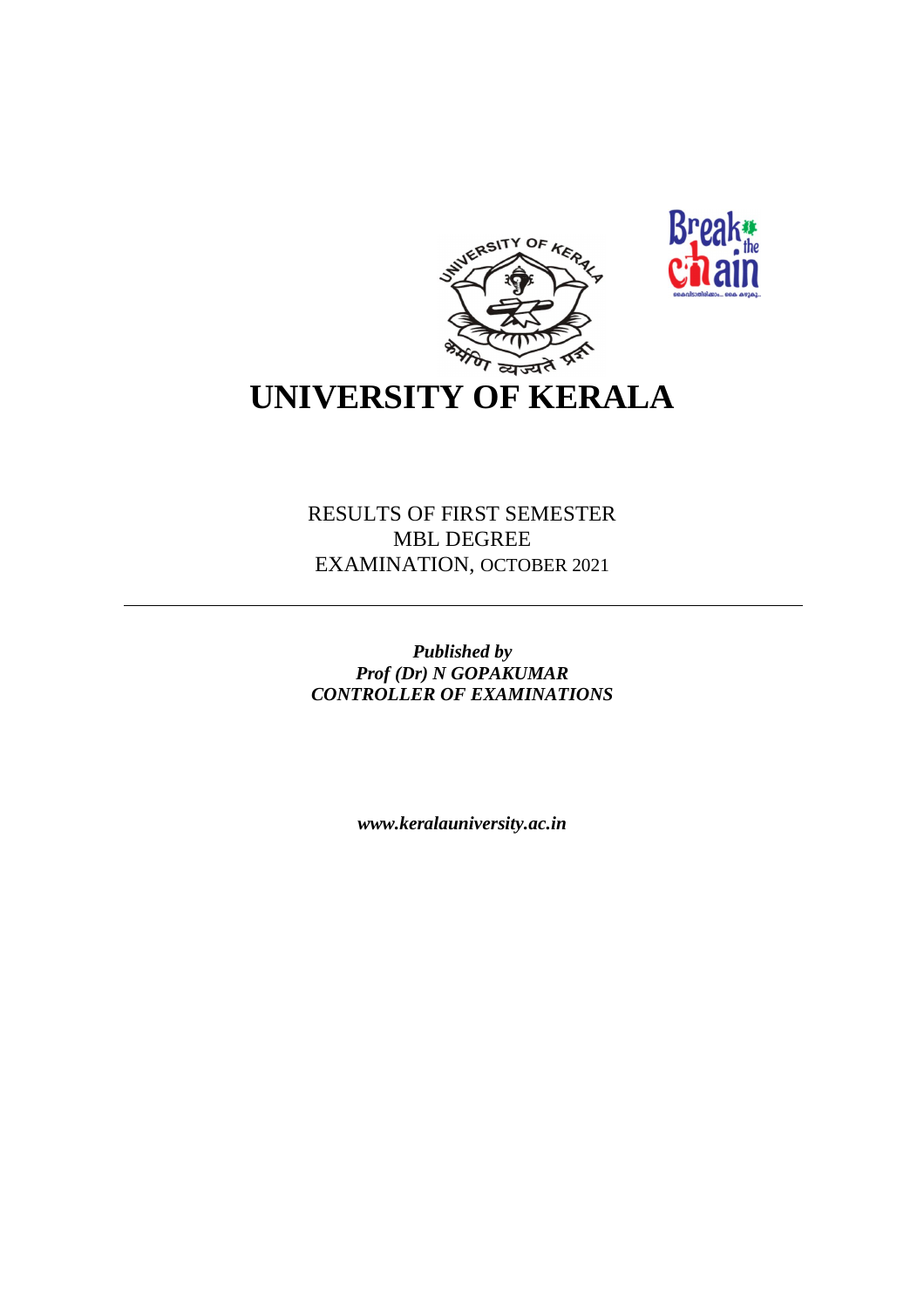# **UNIVERSITY OF KERALA**

EG I (a)/ 2022 Thiruvananthapuram Dated: 28.05.2022

### **SYNDICATE - IN - CIRCULATION**

The provisional list of Register Numbers of successful candidates at the First Semester MBL Degree Examination held in October 2021, as declared by the Board of Examiners is given below:-

| Name of the Examination                                             | No. Registered | No. Appeared | <b>Total Pass</b> | % of pass |
|---------------------------------------------------------------------|----------------|--------------|-------------------|-----------|
| <b>First Semester MBL Degree</b><br><b>Examination October 2021</b> |                |              |                   | 100%      |

The result may be approved. It is proposed to publish the results on 28.05.2022

Sd/-

### University Buildings **CONTROLLER OF EXAMINATIONS**

Thiruvananthapuram Dated:28.05.2022

Copy to:

- 1. All Syndicate Members
- 2. The PS. to VC
- 3. The PS. to PVC.
- 4. The PA. to Registrar
- 5. The PA. to Controller of Examinations
- 6. EJ IX Section
- 7. M & C
- 8. P.R.O/ Reception Officer
- 9. The Principal of the Colleges concerned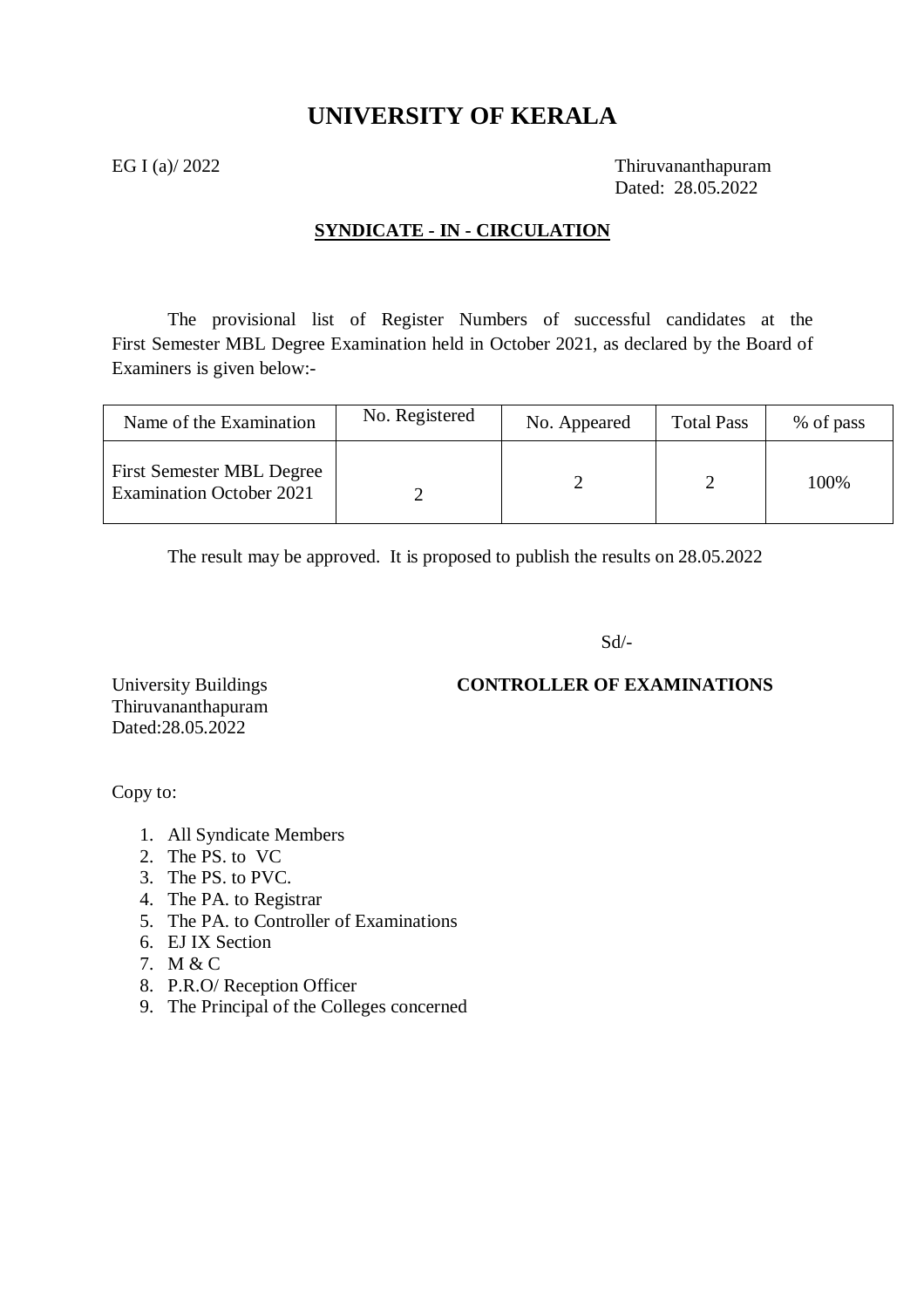EG I (a) / 2022

**,**

# **UNIVERSITY OF KERALA**

### **NOTIFICATION**

The following is the provisional result of the candidates who have passed the First Semester MBL Degree Examination held in October 2021

Application for scrutiny should be submitted to this office on or before 08.06.2022

#### **CENTRE No. 69 : THE KERALA LAW ACADEMY LAWCOLLEGE, THIRUVANANTHAPURAM**

 **Passed Register No. 150, 151**

**Sd/-**

#### **CONTROLLER OF EXAMINATIONS**

University Buildings Thiruvananthapuram Dated: 28.05.2022